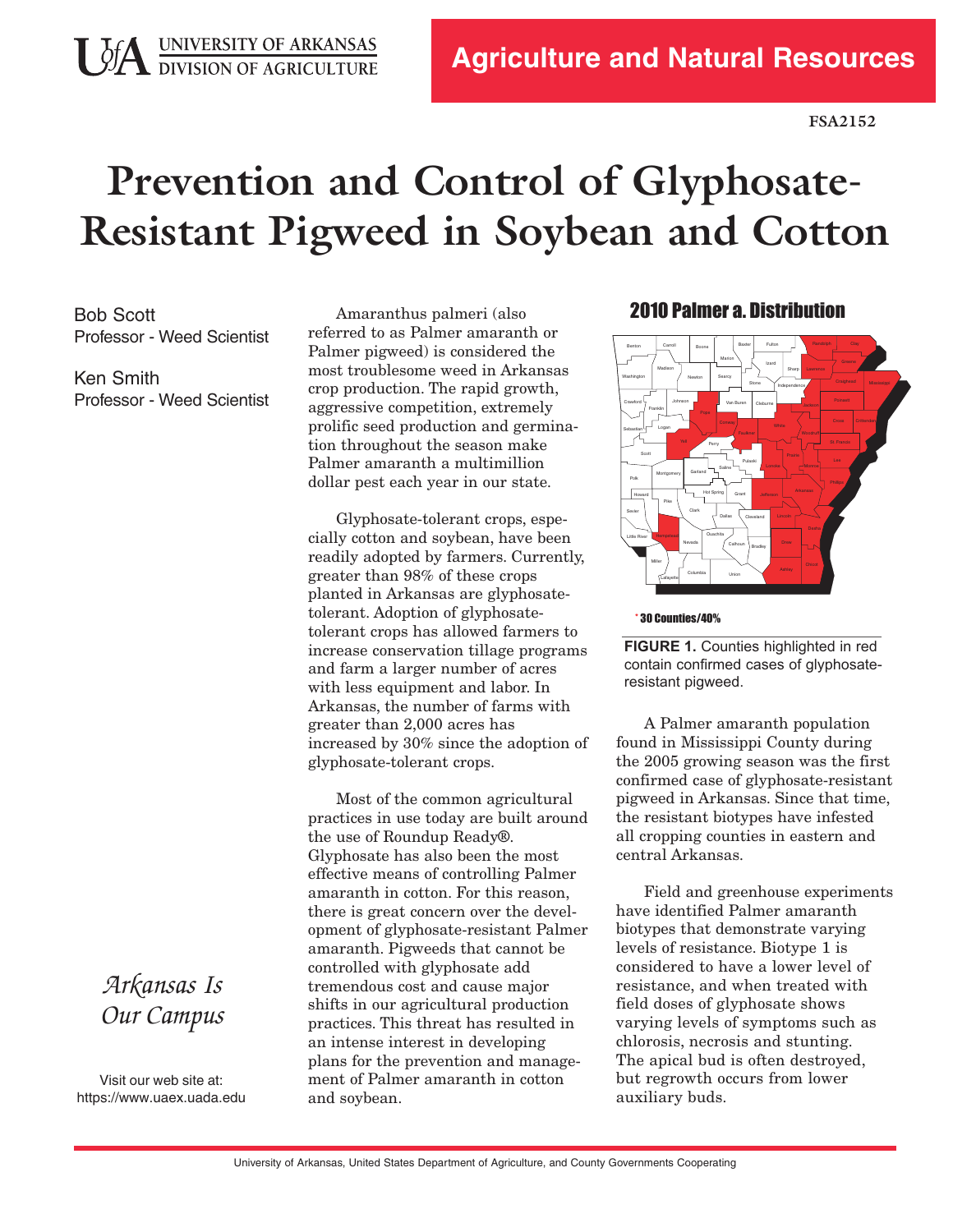

**FIGURE 2**. Pigweed regrowth following a glyphosate application. *(Photo by Dr. Larry Steckle)*

The succeeding generations of this biotype continue to segregate, exhibiting varying levels of susceptibility and resistance. This is sometimes referred to as "creeping resistance." Since succeeding generations continue to segregate, the population of escapes is scattered over a large area of the field with no definite pattern. Multiple applications and higher glyphosate rates improve control of this biotype.

Biotype 2 is less common, but when first found is localized in areas usually smaller than 150 m<sup>2</sup>. The plant population in the infested area is as high as 100 plants/m2. This pattern suggests that all plants in the infested area are offspring from a single parent plant. These populations exhibit fewer or no symptomology when treated with glyphosate doses as high as four times normal field rates. It is strongly suggested that farmers and consultants scout fields carefully for these "spots" of Palmer amaranth. If a spot is observed, it should be immediately destroyed using whatever means is necessary to prevent any pollen or seed production. Both biotypes are widespread throughout Arkansas and Tennessee cropping areas.

Palmer amaranth is a dioecious species having male and female plants. A single female is capable of producing more than 1.5 million seed when allowed to



**FIGURE 3.** Scattered pigweed distribution pattern.



**FIGURE 4.** Clumped pigweed distribution pattern.

grow with little competition and commonly produces 150,000 to 200,000 when competing with cotton or soybean.



**FIGURE 5.** Reproductive structures of male and female pigweed plants.

This highly prolific characteristic allows pigweed to completely dominate a field under less than optimum management. An example would be to assume only one female plant escaped that produced 150,000 seed in year one. Pigweed seed are not longlived in the soil, and predation by soil insects and microorganisms is high. But if only 10% of the seed survive and an effective herbicide program is imposed that controls 99% of these, 150 plants are present the following year. If only 50 of these are females and this same scenario of 10% survival and 99% control is carried out one more year, there are now 7,500 surviving plants. For this reason, there is no economic threshold for pigweed management. Near zero tolerance is required each year.

Utilizing residual herbicides and maintaining full labeled rates of all herbicides are essential to control these weeds. Mechanical removal of scattered weeds escaping herbicide programs is an effective means to reducing the soil seedbank.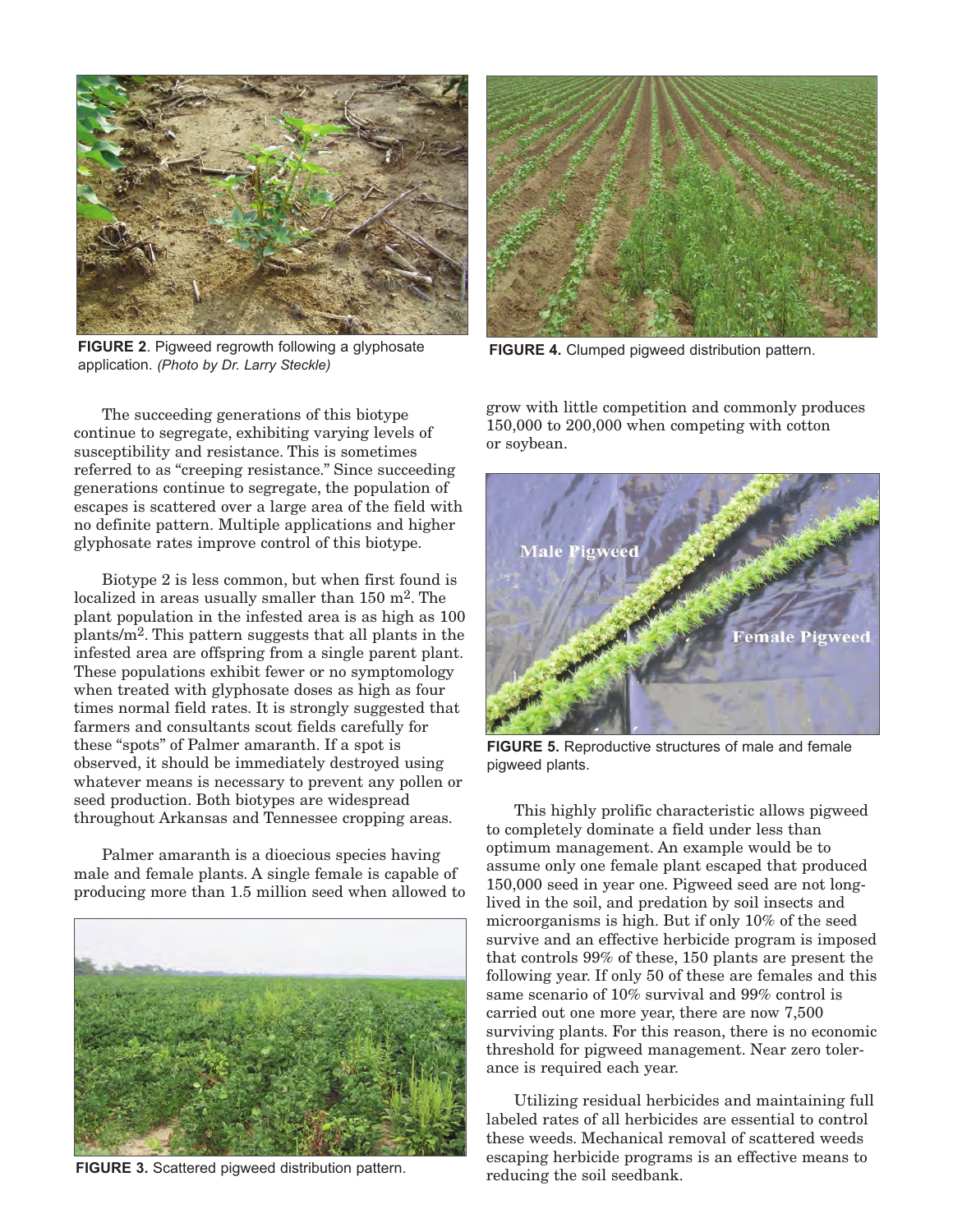

**FIGURE 6.** This pigweed plant produced over 1.5 million seed.

Weed scientists feel that other weeds will also evolve to resistance populations under heavy selection pressure where glyphosate is the major herbicide used. Following good resistance management practices for pigweed may also reduce the occurrence of future weeds that are resistant to glyphosate.

## **Recommendations for the Control of Glyphosate-Resistant Pigweeds in Soybean**

A carefully planned herbicide program may provide effective control of Palmer amaranth and other pigweed species in soybean. Various herbicides may be used interchangeably and selected based on weed spectrum, price and availability. In addition to herbicides, certain practices such as drill seeding, irrigation to activate pre herbicides and crop rotation can have significant impact on the success of managing Palmer pigweed.

The following are some possible specific program approaches for the control or prevention of glyphosate-resistant pigweed in soybean. See the publication MP44, *Recommended Chemicals for Weed and Brush Control*, for a complete listing of herbicides that offer good control of Palmer amaranth in soybean and other crops.

- Begin with clean fields by utilizing a good burndown program of glyphosate or Gramoxone (paraquat) plus Valor at recommended rates. Tillage can also be utilized instead of chemical control and is good resistance management. Valor and other residuals should not be applied more than 10-14 days prior to planting soybean.
- Where tillage is used to start with a clean seedbed, begin with a true preemergence application of Dual, Valor, Authority MTZ or one of the Valor-containing premixes, such as Envive. In

addition pendimethalin (Prowl) or trifluralin (Treflan) products applied preplant incorporated will also provide control or suppression of Palmer amaranth. Whether used in a burndown or preemergence application, both Valor and Dual Magnum should provide 34 weeks of residual control of Palmer amaranth under favorable  $conditions.$  Prefix  $(Dual + Reflex)$  is an excellent residual material for pigweed control; however, due to label restrictions on the total amount of fomesafen (Reflex/Flexstar) that can be used in a single growing season, this treatment should be reserved for POST application of either Prefix, Flexstar or Flexstar GT (fomesafen + Roundup).

- Flexstar at 1.25 pints per acre in-crop will provide good control of Palmer amaranth that is below two inches tall. This may be as early as 10 14 days after soybean emergence. Flexstar can be tank-mixed with glyphosate for effective control of other weeds present.
- Prior to Palmer amaranth emergence, Sequence herbicide (glyphosate + metolachlor) or a similar tank-mix can be used early-POST to extend the residual control of pigweed.
- Crop rotation to rice is a good resistance management strategy. However, care should be taken to control Palmer amaranth around the edge of rice fields and on the levees.

Rotation to Liberty Link® soybean and proper use of Ignite herbicide is a good resistance management option. Ignite should be applied to 23 inch pigweed, following an effective residual (pre-emerge) treatment, such as Prefix. If no residual is used, Ignite should be tank mixed with a residual product like Dual, Warrant (acetochlor) or Prefix and applied to 23 inch pigweed approximately 714 days after soybean emergence. Use full labeled rates. Make a sequential application of Ignite when pigweeds reemerge, prior to canopy closure.

If you suspect a field has resistant Palmer amaranth, always clean equipment prior to moving from that field to another area. Combines and other equipment will spread resistant pigweed from one field to the next.

## **Recommendations for the Control of Glyphosate-Resistant Pigweed in Cotton**

Acceptable weed control in cotton has traditionally required a combination of herbicides without sole reliance upon glyphosate. However, glyphosate did